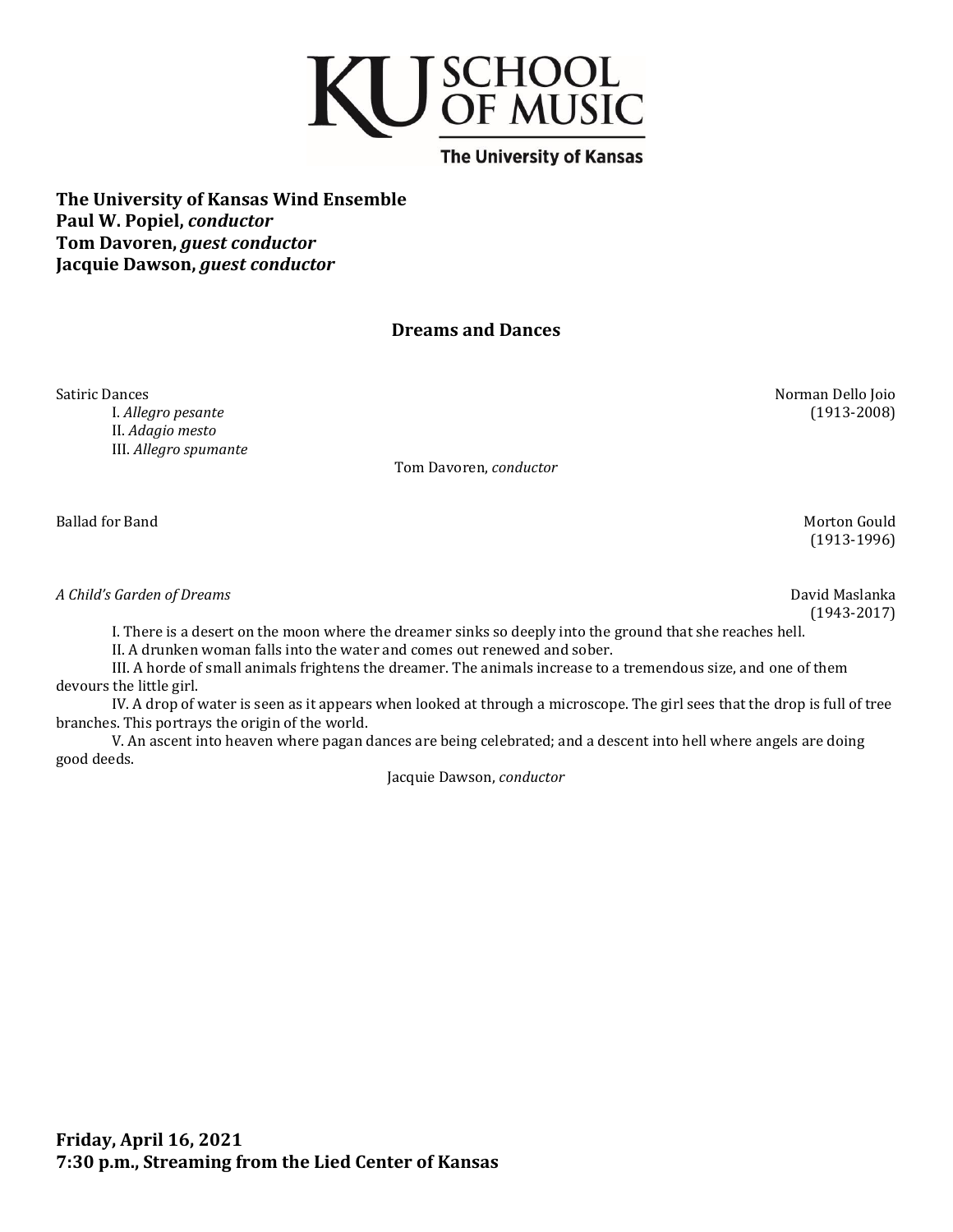## **The University of Kansas Wind Ensemble**

FLUTE

Pablo Sanchez *Puebla, Mexico* Mackenzie Dugger *Pella, IA* Kelly Bushouse, picc *Overland Park, KS* Lianna Bartlett *Paxton, MA* Chloe Descher *Wildwood, MO*

OBOE/ENGLISH HORN

Maya Griswold *Santa Fe, NM* Alex Griffitt *Grain Valley, MO* Elliott Whisenant *Lawrence, KS*

#### BASSOON

Mackie Thomas *Carrollton, TX* William Holke *Gretna, NE* Ryan Morris, contra *Richardson, TX*

#### CLARINET

Petar Smilev *Skopje, Rep. of Macedonia* Katie Váradi *De Soto, KS* Kaitlyn Gerde, Eb *The Colony, TX* Katherine Anderson *Omaha, NE* Bennett Morgan, bass *Las Cruces, NM* Maddie Cain *Olathe, KS* Jo Laipple *Sabetha, KS*

SAXOPHONE

Tyler Walker *Kearney, NE* James Lawhn *Honolulu, HI* Sophia Hollman, tenor *Shawnee, KS* Chris Ord, bari *O'Fallon IL*

#### **TRUMPET**

Tyler Parkridge *Bald Knob, AR* Davison Smith *Fredericksburg, VA* Oscar Haro *Norfolk, NE* Hannah Steinert *Wichita, KS* Matt Hahn *St. Louis, MO* Tyler McTavish *Farmington, NM*

#### HORN

Sam Spicer *Bellevue, WA* Ella Griffin *Olathe, KS* Caleb Kraemer *Kansas City, KS* Cecilia Talley *Lenexa, KS*

#### TROMBONE

Cal Switzer *Gretna, NE* Andrew Hakenewerth *Jonesboro, AR* Ty Templeton *Mount Vernon, TX* Aaron Reed, bass *Lawrence, KS*

## EUPHONIUM David Dayoub *El Paso, TX*

### TUBA

Josie Jones *Kansas City, KS* Webb Adelsperger *Vincent, OH*